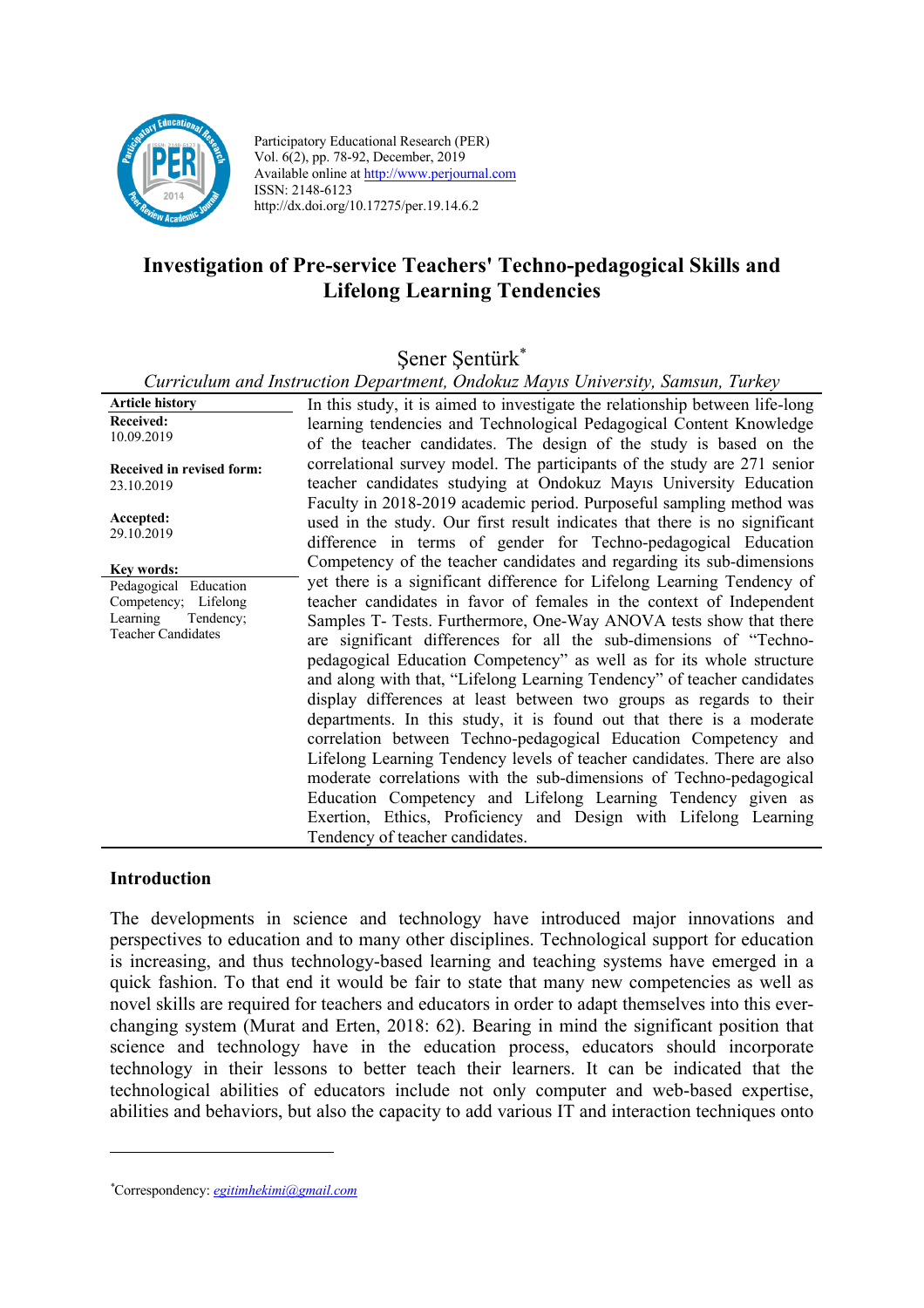the learning system (Horzum, 2011). In this respect, it is not enough for teachers to use technology only by following technological developments; but it becomes necessary to make use of technology fully when organizing learning activities (Akpınar, 2003). Effective incorporation of those skills includes factors such as teaching and curriculum, teaching skills, long-term financing, institutional readiness and life-long learning skills (Tinio 2003). Lifelong learning cannot be considered as an activity that contributes only to the professional careers of individuals and hence it should not be limited only to the framework of childhood and youth education. It indeed is a much wider process encompassing every period of an individual's life (Gündoğan, 2003). Furthermore, the contemporary educational system continues to be strongly frontloaded, with a strong emphasis on the childhood and teenage period of life. Therefore, current educational system often seemingly discourages the involvement of adults in life-long learning activities and it also cannot respond to the requirements for such a longterm education at a desired level. Thus, lifelong learning gains importance in this respect. It is seen as an unavoidable need for individuals and especially for teachers to personally develop so that they can meet the changing quality requirements and adjust themselves to professional life (Bilir, 2006). Here life-long learning tendencies are of significance for every teacher or teacher candidate in order to be able to meet the dynamic changes of technological and social developments.

IT (information technology) is the foundation for the teaching and education setting and helps people to pursue the professional schooling of culture as a whole, develop their understanding and possibilities, acquire fresh skills in their careers and pick up employment possibilities for coastal distant regions (Murat, Erten, 2018: 62). Öztürk (2013) emphasizes that it is the educator's duty to choose suitable equipment for learners in academic organizations to create efficient use of technology. It is evident that educators need the required expertise to incorporate information technologies in school teaching with an emphasis on the promotion of understanding by learners in order for these policies to succeed (Chai, Koh & Tsai 2011: 595). Therefore, one of the important competencies related with the IT and technological skills is Technological Pedagogical Content Knowledge. Before examining the Technological Pedagogical Content Knowledge, it is also important to mention pedagogical knowledge. The main focus has always been on the content knowledge of the teachers until the end of 1980s (Shulman, 1986). In Shulman's 1987 study, pedagogical content knowledge was integrated into the pedagogical knowledge, forming the integrated structure of teacher knowledge. This framework showed a competency that encloses the relationship between the content knowledge of educators and their pedagogical expertise. Technological pedagogical content knowledge developed over the previous years was centred on the notion that technology should also be included in this competency (Horzum, 2011).

Technological Pedagogical Content Knowledge (TPACK) is basically defined as a framework of teacher knowledge for technology integration. The three main components of teacher knowledge in the TPACK framework are Content Knowledge (CK), Pedagogical Knowledge (PK) and Technological Knowledge (TK) as seen in Figure 1. According to Kabakçı Yurdakul et all. (2012), there are four factors for Technological Pedagogical Content Knowledge shared as: Design, Exertion, Ethics and Profession. The design dimension covers the development of courses, teaching and learning environments and the mixture of appropriate technological equipment, tools and learning tools. The exertion element is related to the implementation of designed plans and the facilitation is possible with the use of appropriate technologies through carrying out efficient tests and evaluations. Ethics dimension is related to both technological ethics and personal problems. The proficiency

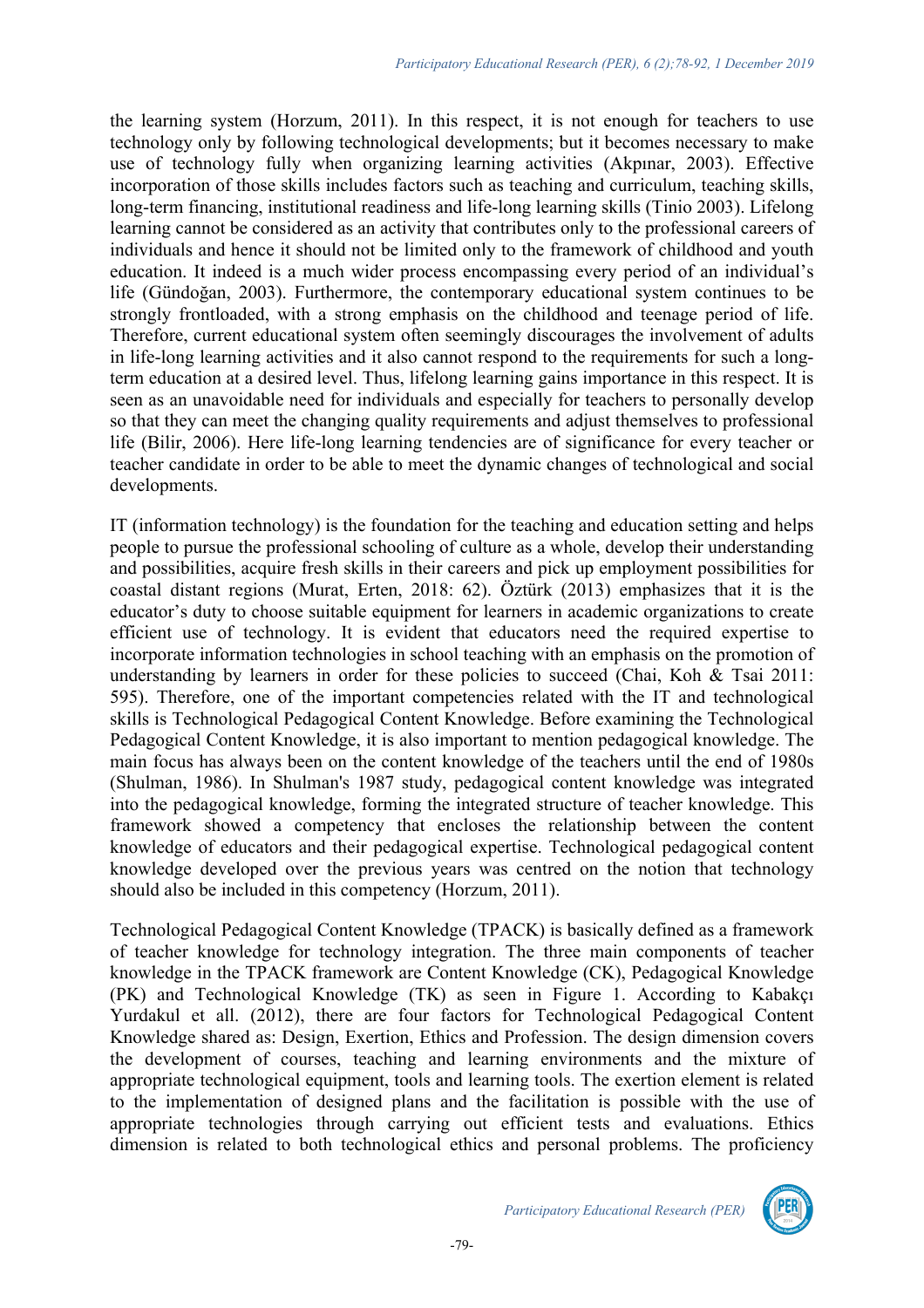dimension is linked to improved and efficient use of technical assets by incorporating the technology into the educating and learning system (Kabakçı Yurdakul et all. 2012).



Figure 1. The framework and factors of TPACK-deep scale (Kabakçı Yurdakul et all. 2012).

To summarize, Technological Pedagogical Content Knowledge can be regarded as an important skill for teachers to enhance their readiness for current demands of social and technological requirements. However, it is thought that life-long learning tendencies play a fundamental role in achieving this. Therefore, in this study, it is aimed to investigate the relationship between life-long learning tendencies and Technological Pedagogical Content Knowledge of the teacher candidates. The following questions are sought in this manner for this study:

- Do "Techno Pedagogical Education Competency" and "Lifelong Learning Tendency" of teacher candidates differ in terms of gender?
- Do "Techno Pedagogical Education Competency" and "Lifelong Learning Tendency" of teacher candidates differ in terms of departments?
- Is there any significant correlation among "Techno Pedagogical Education Competency" as well as its sub-dimensions and "Lifelong Learning Tendency" of teacher candidates?

# **2. METHOD**

### *2.1. Model of the Research*

The design of the study is based on the correlational survey model. Survey designs include techniques of studies aimed at describing an existing or previous condition. The correlational survey model is a type of research model for studies which seek to determine whether two or more factors are related to the degree of the connection between these factors. Relationships between factors can be investigated in correlational survey designs in two ways as correlational-type relational survey model and as comparison type relational survey model. Correlation-type relational survey model tries to determine whether the variables change together or not. In the comparison type relational survey model, there are at least two variables and groups are formed according to one of them (independent variable) and it is

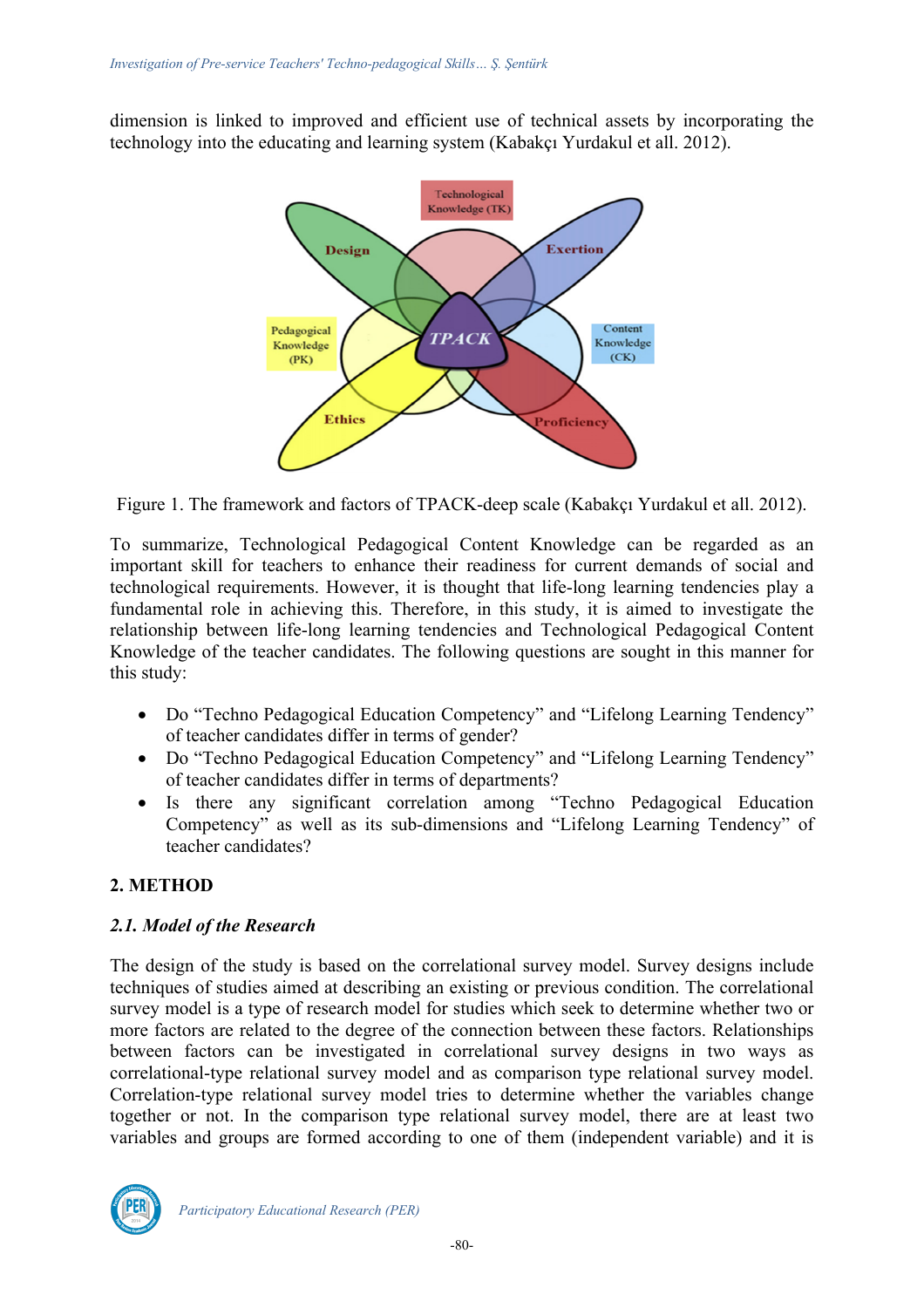examined whether there is a change between them with respect to the other variable (dependent variable) (Johnson and Christensen, 2014; Karasar, 2009).

## *2.2. Study Group*

The participants of the study are 271 senior teacher candidates studying at Ondokuz Mayıs University Education Faculty in 2018-2019 academic year. Purposeful sampling is a method used extensively in qualitative research to identify and select instances which are rich in terms of information for the most efficient spending of restricted funds (Patton, 2002; Palinkas et all. 2015). In other words, purposeful sampling requires access to key informants in the field who can help in identifying information-rich cases (Suri, 2011). Therefore, people or organizations who are particularly aware of or have experiences with an interesting phenomenon are identified and selected accordingly (Cresswell and Plano Clark 2011; Palinkas et all. 2015). Hence, in this study, the sample was chosen based on the criteria for identification and selection.

The first criterion is that the sample should be chosen within education faculty and a second criterion is that the sample should be among  $4<sup>th</sup>$  grade students. The distribution of the students according to their departments shows that the highest number of students are situated in Special Education Department.

|  | Table 3. 1. The distribution of the students according to the departments of the students. |  |  |  |  |
|--|--------------------------------------------------------------------------------------------|--|--|--|--|
|  |                                                                                            |  |  |  |  |

| Department                             | N   |
|----------------------------------------|-----|
| Primary School Teaching                | 26  |
| Pre-school Teaching                    | 12  |
| Foreign Language Teaching              | 37  |
| <b>Mathematics Teaching</b>            | 32  |
| Social Sciences Teaching               | 29  |
| Psychological Guidance and Counselling | 13  |
| Turkish Teaching                       | 20  |
| Special Education                      | 102 |
| Total                                  | 271 |

- In relational screening studies the following formula will be used to determine the sample size (Tabachnick and Fidell, 2007):
- $N> 50 + 8m$
- N: individual number m: number of independent variables

In the study, the independent variables were as follows: two independent gender variables, 7 independent variables for the department, the formula was calculated again for 9 independent variables;  $50 + 8.9 = 122$  which is considered necessary for the quantitative dimension of this study. It could be articulated that the sample of this study is convenient for survey design.

# *2.3. Data Collection Tools*

*Techno-pedagogical Education Competency Scale* developed by Kabakçı Yurdakul, I., Odabası, Kılıçer, Çoklar, Birinci and Kurt, (2012) and the *Lifelong Learning Tendency Scale*  developed by Yaman (2014) were used to collect the research data.

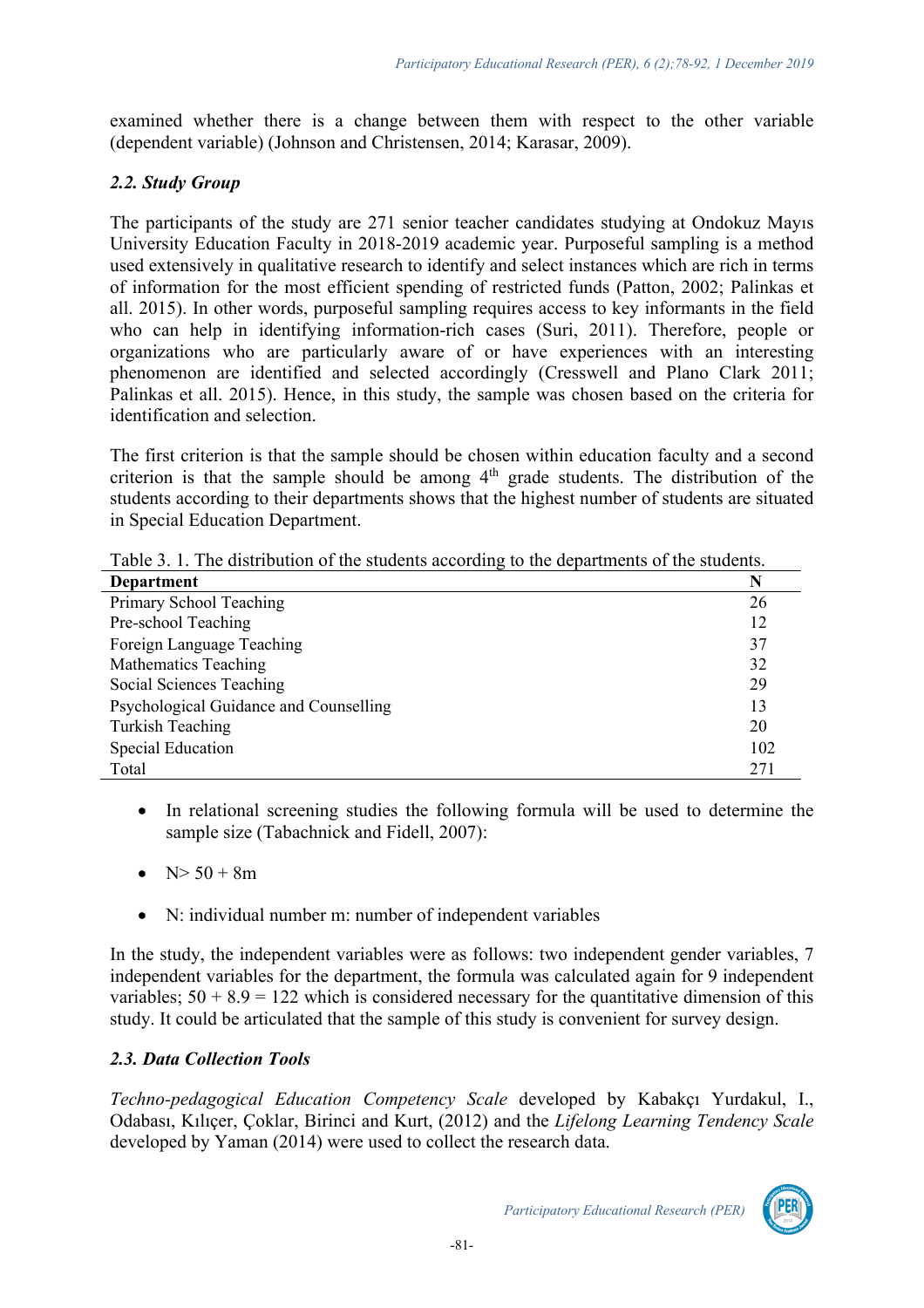# *2.3.1. Techno-pedagogical Education Competency Scale*

Techno-pedagogical Education Competency Scale (TPACK-deep) - consists of 33 items and four factors. These factors are; design, exertion, ethics and proficiency. The scale items are 5 point Likert type given as "I can do it easily", "I can", "I can partially", I can't" and "I absolutely can't". The internal consistency coefficient (Cronbach's alpha coefficient) for the whole scale was found to be .95. The internal consistency coefficient (Cronbach's alpha coefficient) of the factors constituting the scale is between .85 and .92. At the same time, a four-factor structure was confirmed by confirmatory factor analysis. In addition, the test-retest coefficient of the scale was found to be .80 (Kabakçı Yurdakul et al., 2012). It can be said that this scale, which is used in the research with these characteristics, is one of the data collection tools that has high validity and reliability among the existing measurement tools found in the literature.

All of the items in the scale are positive expressions and there are no reverse coded items in the scale. The distribution of the items according to the four factors of the scale is as follows:

- Design: Items 1, 2, 3, 4, 5, 6, 7, 8, 9 and 10
- Exertion: Items 11, 12, 13, 14, 15, 16, 17, 18, 19, 20, 21 and 22
- Ethics: Items 23, 24, 25, 26, 27 and 28
- Proficiency: Items  $29, 30, 31, 32$  and  $33$

## *2.3.2. Lifelong Learning Tendency Scale*

"Lifelong Learning Tendency Scale" was developed by Yaman (2014). Cronbach alpha coefficient of the "Lifelong Learning Tendency Scale" was found to be 0.91. This scale has 5 point Likert type structure having choices as totally agree (5), agree (4), partially agree (3), disagree (2) and totally disagree (1). As a result of the factor analysis, since the items did not form a meaningful integrity and have 12 factors, it was thought that the scale could be evaluated as one-dimensional and it was decided to collect the items under one factor. Therefore, in the analysis the data of this scale was taken as one factor and the sum of all items were taken into consideration.

### *2.4. Analysis of the Data*

For the purposes of the research, descriptive statistics such as frequency, standard deviation and mean values were used to determine Techno-pedagogical Education Competency and Lifelong Learning Tendency levels of the teacher candidates. The significance level was taken as 05 in the analysis of the data. In addition, SPSS 17.0 (Statistical Package for the Social Sciences) was used in statistical analysis.

Before conducting the analysis, it is important to determine whether the data is normally distributed or not. After that, one can decide the parametric or non-parametric tests for the analysis of the data. Therefore, the Kolmogorov-Smirnov test and Shapiro-Wilk test were performed to determine the congruity of the distribution of the data. The results show that all the data are not normally distributed. Therefore, non-parametric tests should be performed for the further analysis or the square root transformations can be used for the normalization of the data. In this article, square root transformations were used for the analysis of the data because non-parametric tests are not favourable for the analysis of the data.

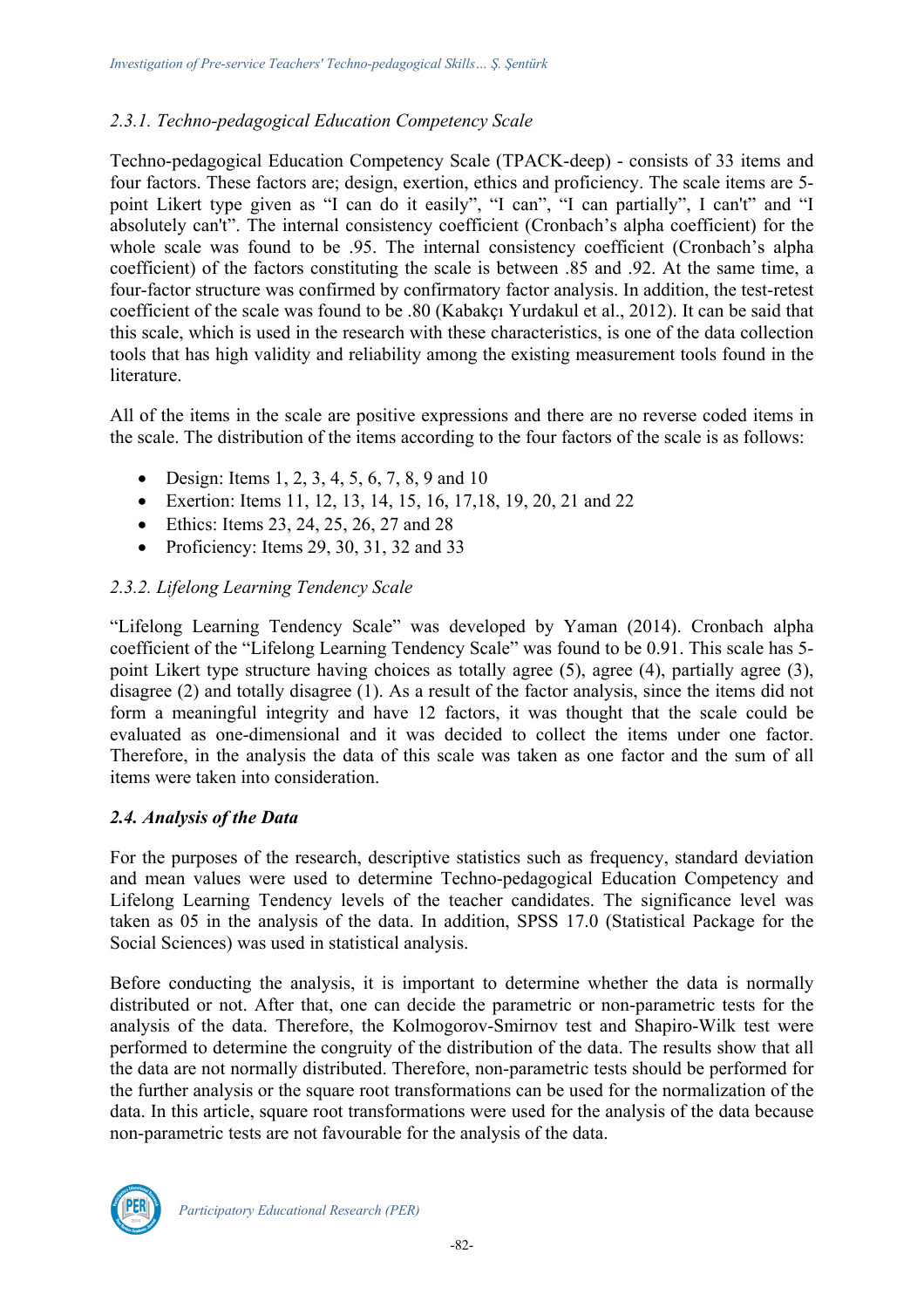| Tests of Normality                      | Kolmogorov-Smirnov <sup>a</sup> |      | Shapiro-Wilk |      |
|-----------------------------------------|---------------------------------|------|--------------|------|
|                                         | <b>Statistic</b>                | Sig. | Statistic    | Sig. |
| Techno-pedagogical Education Competency | .142                            | .000 | .845         | .000 |
| Lifelong Learning Tendency              | .144                            | .000 | .877         | .000 |
| Design                                  | .143                            | .000 | .837         | .000 |
| Exertion                                | .121                            | .000 | .858         | .000 |
| Ethics                                  | .159                            | .000 | .893         | .000 |
| Proficiency                             | .192                            | .000 | .851         | .000 |

| Table 3. 2. Test of normality for all the data |  |  |  |  |  |  |  |  |  |
|------------------------------------------------|--|--|--|--|--|--|--|--|--|
|------------------------------------------------|--|--|--|--|--|--|--|--|--|

Therefore, Independent Samples T- Test and One-Way ANOVA test were used for the analysis of the data after the normalization of the data through square root transformations.

## **3. Findings**

### *3.1. Findings regarding the first question "Do 'Techno-pedagogical Education Competency' and 'Lifelong Learning Tendency' of teacher candidates differ in terms of gender?"*

After the normalization of the data through square root transformations, Independent Samples T- Test was performed as a parametric test in order to reveal whether "Techno Pedagogical Education Competency" and "Lifelong Learning Tendency" of teacher candidates differ in terms of gender. The results of Independent Samples T- Test reveal that there is no significant difference in terms of gender for Techno Pedagogical Education Competency of the teacher candidates and its sub-dimensions but there is a significant difference for Lifelong Learning Tendency of teacher candidates given in Table 3.4 in favor of females where their mean value is 124.86 but the mean ranks of the males is 119.57.

|             |                             | F     | Sig. |       | df      | Sig. (2-tailed) |
|-------------|-----------------------------|-------|------|-------|---------|-----------------|
|             |                             |       |      |       |         |                 |
| Design      | Equal variance assumed      | 4.651 | .032 | .290  | 276     | .772            |
|             | Equal variances not assumed |       |      | .306  | 272.064 | .760            |
| Exertion    | Equal variance assumed      | 1.478 | .225 | .304  | 274     | .761            |
|             | Equal variances not assumed |       |      | .316  | 273.908 | .752            |
| Ethics      | Equal variance assumed      | .663  | .416 | .927  | 276     | .355            |
|             | Equal variances not assumed |       |      | .945  | 271.078 | .346            |
| Proficiency | Equal variance assumed      | 2.392 | .123 | .104  | 276     | .918            |
|             | Equal variances not assumed |       |      | .107  | 274.893 | .915            |
| Teytotal    | Equal variance assumed      | 3.349 | .068 | .435  | 274     | .664            |
|             | Equal variances not assumed |       |      | .455  | 273.155 | .650            |
| Bit         | Equal variance assumed      | 4.997 | .026 | 2.552 | 268     | .011            |
|             | Equal variances not assumed |       |      | 2.497 | 226.548 | .013            |

### Table 3. 4. Independent Samples T- Test for gender variable at the significance level 0.05

 $\overline{*}_{p<0.05}$ 

Table 3.4 indicates that Techno-pedagogical Education Competency of the teacher candidates is independent from their gender implying that gender does not play a role for achieving this perceived competency at all. However, Lifelong Learning Tendency seems to be related with gender and the Lifelong Learning Tendency levels perceived by females are higher than the males implying that females see themselves more inclined to learning and experiencing with

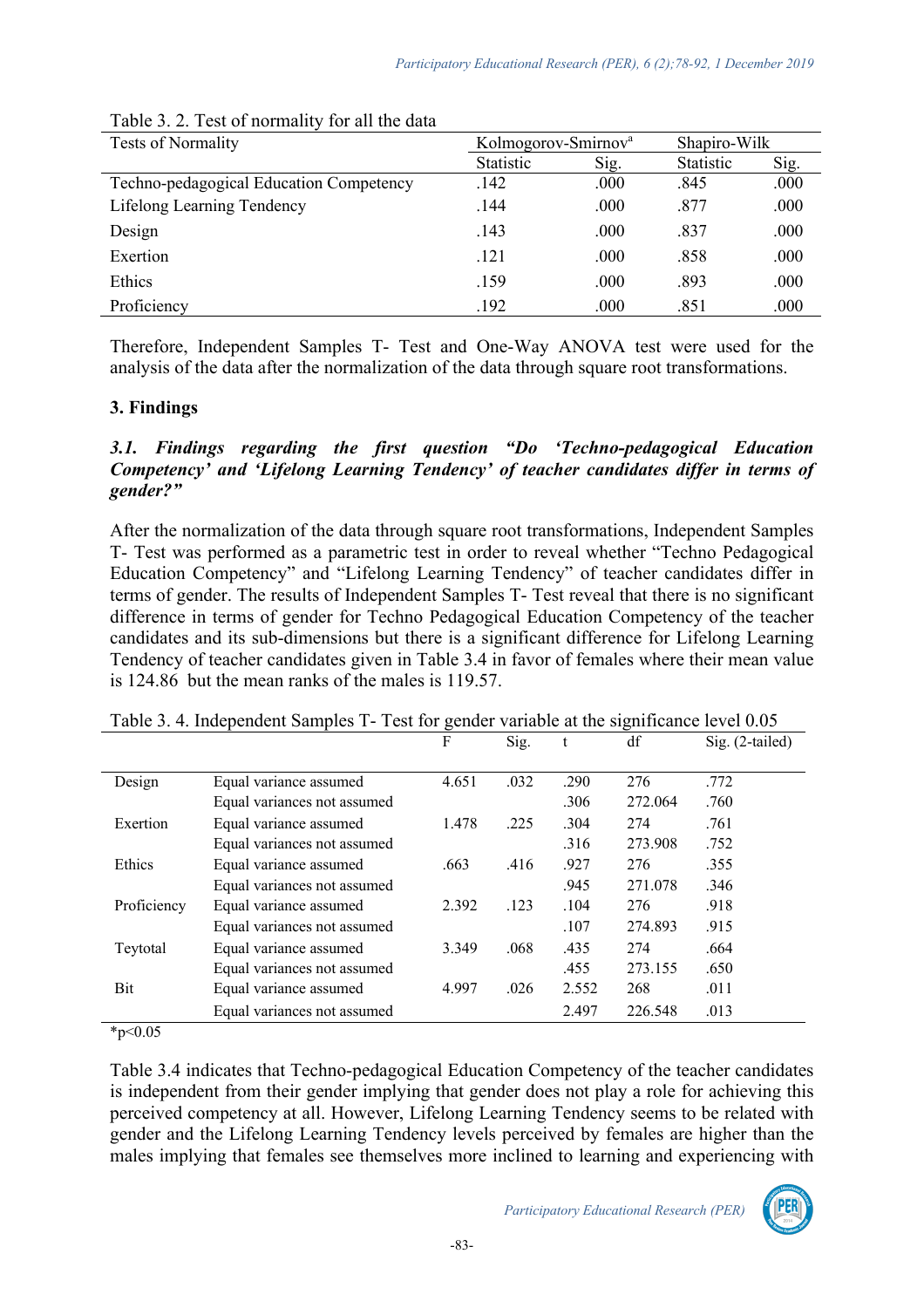novel things and topics than males. This might be explained with the fact that the opportunities to access lifelong learning for both gender groups were not quite equal (Chang, Wu and Lin, 2012) and; therefore, women are more eager to participate in such kinds of activities.

## *3.2. Findings regarding the second question "Do 'Techno-pedagogical Education Competency' and 'Lifelong Learning Tendency' of teacher candidates differ in terms of departments?"*

After the normalization of the data through square root transformations, One Way ANOVA was performed in order to reveal whether "Techno Pedagogical Education Competency" and "Lifelong Learning Tendency" of teacher candidates differ in terms of departments. One-Way ANOVA tests show in Table 3.5. that there are significant differences for all the subdimensions of "Techno pedagogical Education Competency" as well as for its whole structure and along with that, "Lifelong Learning Tendency" of teacher candidates display differences as for at least between two groups as regards to their departments.

Table 3. 5. ANOVA test in terms of teacher candidates' departments at the significance level 0.05

| <b>ANOVA</b> |                                 | of<br>Sum<br>Squares    | df            | Mean<br>Square      | $\mathbf{F}$ | Sig. | Difference<br>Table**                   |
|--------------|---------------------------------|-------------------------|---------------|---------------------|--------------|------|-----------------------------------------|
| Design       | Between Groups<br>Within Groups | 2192.743<br>14630.999   | $\tau$<br>271 | 313.249<br>53,989   | 5.802        | .000 | $3 < 6$ ,<br>$3<5$ ,<br>$4<6$ ,<br>4<5, |
|              | Total                           | 16823.742               | 278           |                     |              |      | 4<8, 5>7,<br>6 > 7, 7 < 8.              |
| Exertion     | Between Groups<br>Within Groups | 3026.514<br>19384.966   | $\tau$<br>269 | 432.359<br>72.063   | 6.000        | .000 | $3<5$ , $3<6$ ,<br>4<5, 4<6,            |
|              | Total                           | 22411.480               | 276           |                     |              |      | 5>7, 6>7.                               |
| Ethics       | Between Groups<br>Within Groups | 549.793<br>6291.884     | $\tau$<br>271 | 78.542<br>23.217    | 3.383        | .002 | 4<5, 5>7                                |
|              | Total                           | 6841.677                | 278           |                     |              |      |                                         |
| Proficiency  | Between Groups<br>Within Groups | 340.436<br>4306.217     | 7<br>271      | 48.634<br>15.890    | 3.061        | .004 | 5 > 7, 7 < 8                            |
|              | Total                           | 4646.652                | 278           |                     |              |      |                                         |
| Teytotal     | Between Groups<br>Within Groups | 19895.376<br>138547.693 | 7<br>269      | 2842.197<br>515.047 | 5.518        | .000 | 3<5, 4<5,<br>4 < 6, 5 > 7,              |
|              | Total                           | 158443.069              | 276           |                     |              |      | 6 > 7, 7 < 8.                           |
| Bit          | Between Groups<br>Within Groups | 10405.216<br>67970.873  | $\tau$<br>263 | 1486.459<br>258.444 | 5.752        | .000 | $1<5$ , $3>4$ ,<br>$3>7$ , $4<5$ ,      |
|              | Total                           | 78376.089               | 270           |                     |              |      | 5>7, 6>7,                               |

\*p<0.05 \*\*Codes; 1= Primary School Teaching, 2= Pre-school Teaching, 3= Foreign Language Teaching, 4= Mathematics Teaching, 5= Social Sciences Teaching, 6= Psychological Guidance and Counselling, 7= Turkish Teaching, 8= Special Education

One-way analysis of variance (Anova) was used to determine whether the mean scores of techno-pedagogical competence and lifelong learning tendencies of the prospective teachers showed a significant difference according to the department (Anova) in terms of Technopedagogical competence ( $F = 5,518$ ;  $p = 0,000 \le 0.05$ ) and lifelong learning tendencies ( $F =$ 5.752;  $p = 0.000 \le 0.05$ ). Complementary post-hoc analysis was performed to determine the sources of differences. In terms of Techno-pedagogical Education Competency, Psychological Guidance and Counseling Department scores (148.385  $\pm$  8.099) and Social Sciences Teaching Department scores ( $145.897 \pm 12.608$ ) were higher than those of the other

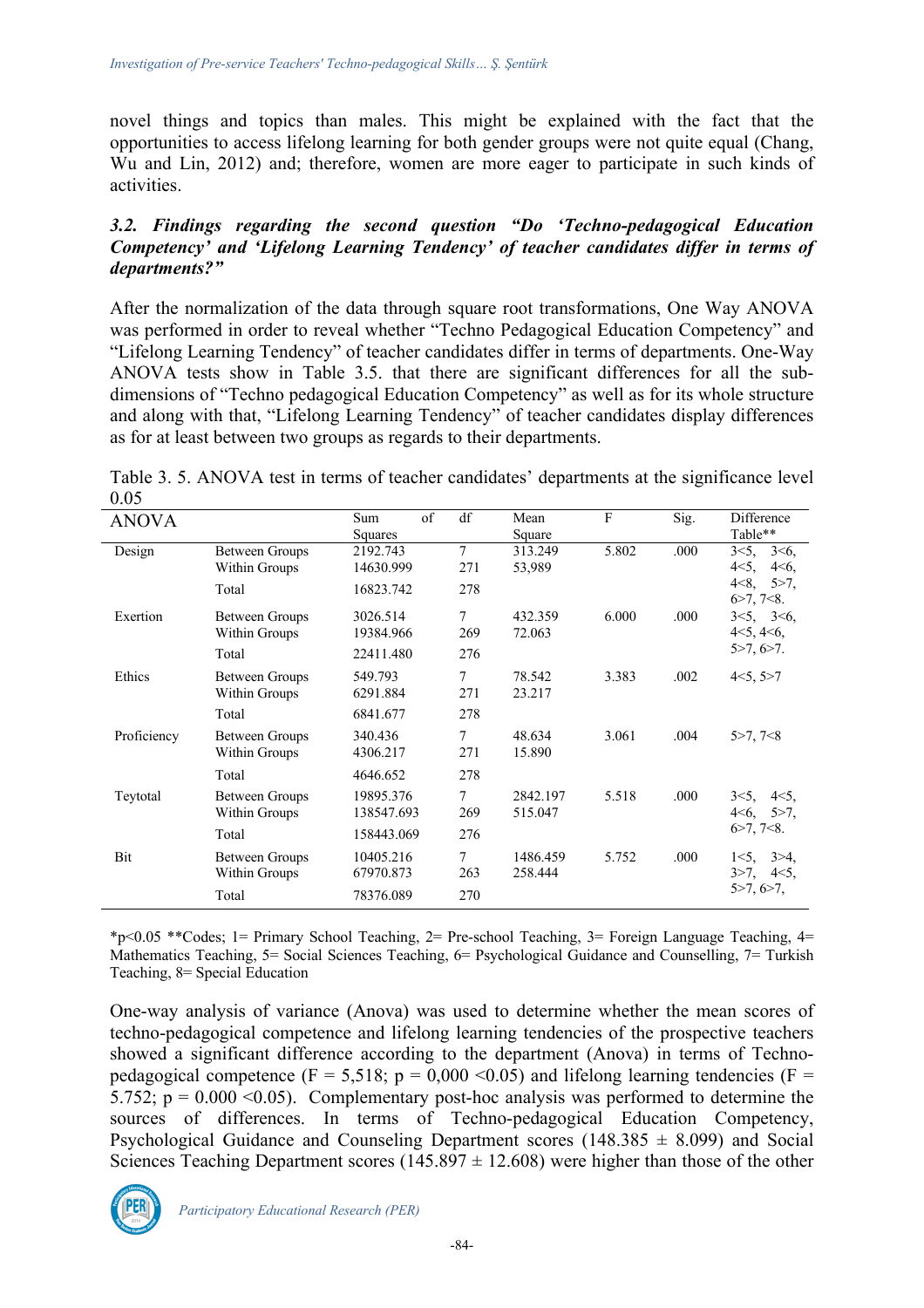departments. In terms of Lifelong Learning Tendency scores, Social Sciences Teaching scores (132.759  $\pm$  7.619) and Psychological Guidance and Counseling section scores (131.231  $\pm$ 6.166) were higher than the other branches. The details of the significant differences between the departments are given in Table 3.6.

Table 3. 6. Descriptive results for Techno-pedagogical Education Competency and Lifelong Learning Tendency

|                                 |                                             |     | N   | Mean    | Std.<br>Deviation | Std. Error |
|---------------------------------|---------------------------------------------|-----|-----|---------|-------------------|------------|
|                                 | 1. Primary School Teaching                  |     | 27  | 129.926 | 24.145            | 4,647      |
|                                 | 2.Pre-school Teaching                       |     | 13  | 130.308 | 19.926            | 5,527      |
|                                 | 3. Foreign Language Teaching                |     | 37  | 127.162 | 36.617            | 6.020      |
|                                 | 4. Mathematics Teaching                     |     | 35  | 122.200 | 20.732            | 3.504      |
| Techno-pedagogical<br>Education | 5. Social Sciences Teaching                 |     | 29  | 145.897 | 12.608            | 2.341      |
| Competency                      | 6.Psychological<br>Guidance<br>Counselling  | and | 13  | 148.385 | 8.099             | 2.247      |
|                                 | 7. Turkish Teaching                         |     | 20  | 118.450 | 26.578            | 5.943      |
|                                 | 8. Special Education                        |     | 103 | 137.485 | 19.068            | 1.879      |
|                                 | Total                                       |     | 277 | 133.119 | 23.960            | 1.440      |
|                                 | 1. Primary School Teaching                  |     | 26  | 117.539 | 21.632            | 4.242      |
|                                 | 2. Pre-school Teaching                      |     | 12  | 112.583 | 29.543            | 8.528      |
|                                 | 3. Foreign Language Teaching                |     | 37  | 128.243 | 12.947            | 2.129      |
| Lifelong                        | 4. Mathematics Teaching                     |     | 32  | 116.344 | 17.511            | 3.095      |
|                                 | 5. Social Sciences Teaching                 |     | 29  | 132.759 | 7.619             | 1.415      |
| Learning<br>Tendency            | 6. Psychological<br>Guidance<br>Counselling | and | 13  | 131.231 | 6.166             | 1.710      |
|                                 | 7. Turkish Teaching                         |     | 20  | 112.300 | 19.674            | 4.399      |
|                                 | 8. Special Education                        |     | 102 | 123.059 | 14.656            | 1.451      |
|                                 | Total                                       |     | 271 | 122.616 | 17.038            | 1.035      |

Descriptive results for Techno Pedagogical Education Competency indicate that highest score for this competency in general belongs to Psychological Guidance and Counselling and lowest score belongs to Mathematics Teaching Department. As for the Lifelong Learning Tendency, highest score belongs to Psychological Guidance and Counselling and the lowest belongs to Pre-school Teaching and Turkish Teaching (Table 3.6).

Table 3. 7. Descriptive results for the sub-dimensions of the Techno Pedagogical Education Competency at the significance level 0.05

|          |                              |     | N   | Mean   | Std.<br>Deviation | Std. Error |
|----------|------------------------------|-----|-----|--------|-------------------|------------|
| Design   | 1. Primary School Teaching   |     | 27  | 40.519 | 7.485             | 1.441      |
|          | 2. Pre-school Teaching       |     | 13  | 39.769 | 7.014             | 1.945      |
|          | 3. Foreign Language Teaching |     | 37  | 38.892 | 11.942            | 1.963      |
|          | 4. Mathematics Teaching      |     | 37  | 38.405 | 7.045             | 1.158      |
|          | 5. Social Sciences Teaching  |     | 29  | 45.966 | 3.831             | .711       |
|          | 6. Psychological<br>Guidance | and | 13  | 46.923 | 3.378             | .937       |
|          | Counselling                  |     |     |        |                   |            |
|          | 7. Turkish Teaching          |     | 20  | 37.250 | 8.460             | 1.892      |
|          | 8. Special Education         |     | 103 | 42.893 | 6.068             | .5978      |
|          | Total                        |     | 279 | 41.495 | 7.779             | .466       |
| Exertion | 1. Primary School Teaching   |     | 27  | 47.333 | 8.426             | 1.621      |
|          | 2.Pre-school Teaching        |     | 13  | 47.000 | 7.746             | 2.148      |
|          | 3. Foreign Language Teaching |     | 37  | 45.487 | 13.420            | 2.206      |
|          | 4. Mathematics Teaching      |     | 35  | 43.657 | 7.859             | 1.328      |
|          | 5. Social Sciences Teaching  |     | 29  | 53.414 | 4.484             | .833       |
|          | 6.Psychological<br>Guidance  | and | 13  | 54.692 | 3.728             | 1.034      |
|          | Counselling                  |     |     |        |                   |            |
|          | 7. Turkish Teaching          |     | 20  | 43.100 | 9.662             | 2.161      |
|          | 8. Special Education         |     | 103 | 49.379 | 7.498             | .739       |
|          | Total                        |     | 277 | 48.043 | 9.011             | .541       |

*Participatory Educational Research (PER)*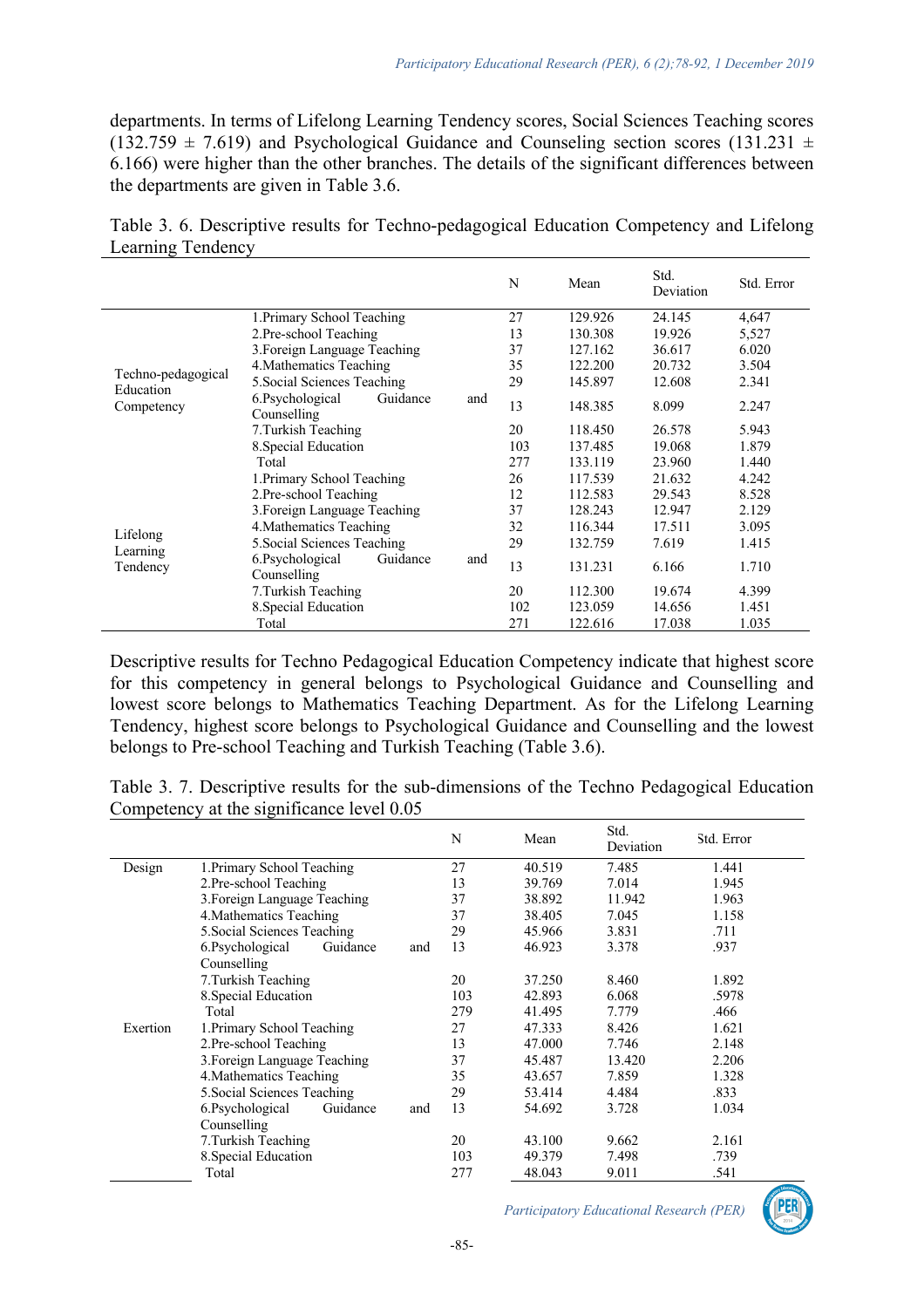| Investigation of Pre-service Teachers' Techno-pedagogical Skills Ş. Şentürk |  |  |
|-----------------------------------------------------------------------------|--|--|
|-----------------------------------------------------------------------------|--|--|

|                      |                                                                                                                                                                                                                                                                                                                          | 27  | 22.148 | 5.013 | .965  |
|----------------------|--------------------------------------------------------------------------------------------------------------------------------------------------------------------------------------------------------------------------------------------------------------------------------------------------------------------------|-----|--------|-------|-------|
|                      |                                                                                                                                                                                                                                                                                                                          | 13  | 23.692 | 4.385 | 1.216 |
|                      |                                                                                                                                                                                                                                                                                                                          | 37  | 22.838 | 6.530 | 1.074 |
|                      |                                                                                                                                                                                                                                                                                                                          | 37  | 21.081 | 4.763 | .783  |
|                      |                                                                                                                                                                                                                                                                                                                          | 29  | 24.966 | 3.746 | .696  |
| 6.Psychological      | and                                                                                                                                                                                                                                                                                                                      | 13  | 25.231 | 3.219 | .893  |
| Counselling          |                                                                                                                                                                                                                                                                                                                          |     |        |       |       |
| 7. Turkish Teaching  |                                                                                                                                                                                                                                                                                                                          | 20  | 20.500 | 5.587 | 1.249 |
| 8. Special Education |                                                                                                                                                                                                                                                                                                                          | 103 | 23.942 | 4.368 | .430  |
| Total                |                                                                                                                                                                                                                                                                                                                          | 279 | 23.151 | 4.961 | .297  |
|                      |                                                                                                                                                                                                                                                                                                                          | 27  | 19.926 | 4.358 | .839  |
|                      |                                                                                                                                                                                                                                                                                                                          | 13  | 19.846 | 4.140 | 1.148 |
|                      |                                                                                                                                                                                                                                                                                                                          | 37  | 19.946 | 5.995 | .986  |
|                      |                                                                                                                                                                                                                                                                                                                          | 37  | 19.460 | 3.404 | .560  |
|                      |                                                                                                                                                                                                                                                                                                                          | 29  | 21.552 | 2.707 | .503  |
| 6.Psychological      | and                                                                                                                                                                                                                                                                                                                      | 13  | 21.539 | 2.402 | .666  |
| Counselling          |                                                                                                                                                                                                                                                                                                                          |     |        |       |       |
| 7. Turkish Teaching  |                                                                                                                                                                                                                                                                                                                          | 20  | 17.600 | 4.394 | .982  |
| 8. Special Education |                                                                                                                                                                                                                                                                                                                          | 103 | 21.272 | 3.507 | .346  |
| Total                |                                                                                                                                                                                                                                                                                                                          | 279 | 20.437 | 4.088 | .245  |
|                      | 1. Primary School Teaching<br>2. Pre-school Teaching<br>3. Foreign Language Teaching<br>4. Mathematics Teaching<br>5. Social Sciences Teaching<br>Guidance<br>1. Primary School Teaching<br>2. Pre-school Teaching<br>3. Foreign Language Teaching<br>4. Mathematics Teaching<br>5. Social Sciences Teaching<br>Guidance |     |        |       |       |

As for the sub-dimensions of the Techno Pedagogical Education Competency, Psychological Guidance and Counselling has the highest score and Turkish Teaching has the lowest score in design dimension. Similarly, Psychological Guidance and Counselling has the highest score and Turkish Teaching has the lowest score in exertion dimension and ethics as well as proficiency dimensions (Table 3.7.).

### *3.3. Findings regarding the third question "Is there any significant correlation among 'Techno pedagogical Education Competency' as well as its sub-dimensions and 'Lifelong Learning Tendency' of teacher candidates?"*

Before the analysis of the correlation results, it would be useful to mention the correspondent levels of different correlation ranges. The correlation constant which is below 0.2 indicates a very weak relationship or the existence of no correlation. The correlation constant which is between 0.2-0.4 indicates poor correlation. The correlation constant between 0.4-0.6 indicates a moderate correlation whereas numbers 0.6-0.8 indicates a high correlation. The correlation constant above 0.8 indicates a very high correlation.

To that end it is visible that there is a moderate correlation between Techno-pedagogical Education Competency and Lifelong Learning Tendency. Lifelong Learning Tendency also has a moderate correlation with the sub-dimensions as Exertion, Ethics and Proficiency as well as Design as given in Table 3.8.

| Table 5. S. Pearson correlation analysis for the variables at the significance level $0.05$ . |                     |          |           |          |          |             |  |  |
|-----------------------------------------------------------------------------------------------|---------------------|----------|-----------|----------|----------|-------------|--|--|
|                                                                                               |                     | Tevtotal | Design    | Exertion | Ethics   | Proficiency |  |  |
| <b>BIT</b>                                                                                    | Pearson Correlation | $.458**$ | $.477***$ | $.403**$ | $.410**$ | .389**      |  |  |
|                                                                                               | $Sig. (2-tailed)$   | .000     | .000      | .000     | .000     | .000        |  |  |
|                                                                                               |                     | 270      | 271       | 270      | 271      | 271         |  |  |

#### $*_{p<0.05}$

It can be seen that the significant correlations among Techno-pedagogical Education Competency and its sub-dimensions with Lifelong Learning Tendency are at the significance level 0.05.

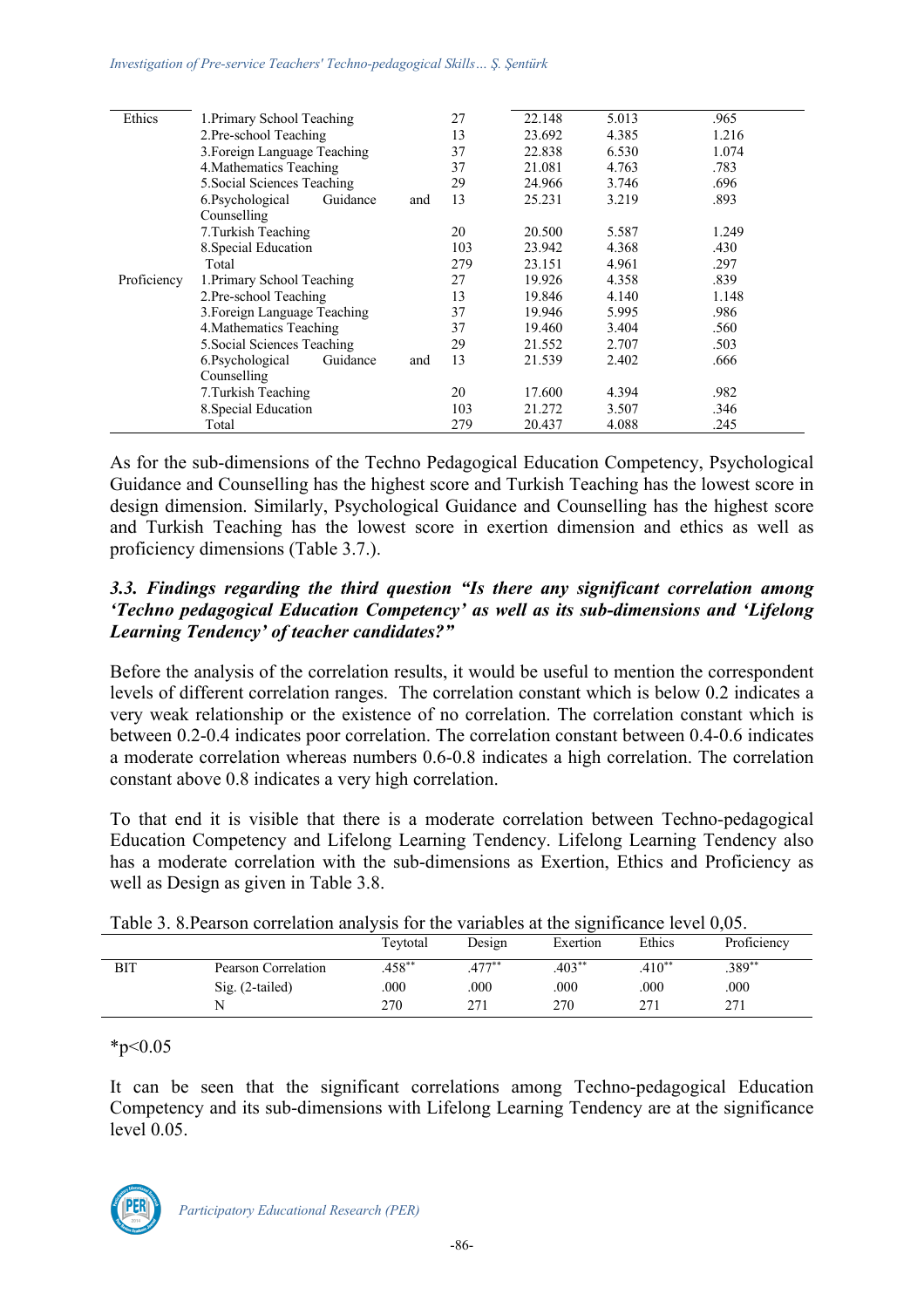#### **4. Discussion and Conclusion**

Our first result indicates that there is no significant difference in terms of gender for Techno Pedagogical Education Competency of the teacher candidates and its sub-dimensions but there is a significant difference for Life-Long Learning Tendency of teacher candidates in favour of females. When the literature is examined, it is witnessed that Sezer (2014) also found out no statistically significant difference between genders in terms of TPCK (Technological Pedagogical Content Knowledge) competencies. The finding that perceived TPCK competencies do not differ in relation to gender is a result that is parallel to a fair number of studies' conducted (Akgun, 2013; Jang and Tsai, 2012; Gömleksiz and Fidan, 2011; Kazu and Erten, 2011; İşigüzel, 2014; Kaya, Özdemir, Emre and Kaya, 2011; Koh and Chai, 2011; Murat, 2013; Polat, 2018; Şimşek, Demir, Bağçeci and Kınay, 2013; Ünal Bozcan, 2010). It can be uttered with ease that Techno-pedagogical Education Competency is independent from gender variable. When the literature regarding the relationship between gender and Life-Long Learning Tendencies is examined, it is observed that there are similar findings showing significant difference in favor of females (Coşkun, 2009; Demirel and Akkoyunlu, 2010, Gregg, 1996; İzci and Koç, 2012). It is obvious that gender has an effective role for perceived life-long learning tendencies. Where the rates of different countries are considered, there is a significant gender gap in terms of this (Chang, Wu, Lin, 2012; Mulenga & Liang, 2008). Similarly, Arulampalam et al. (2004) focused on gender access determinants to life-long learning with respect to differing variables such as fixed term, part-time and fulltime work, public and private sector work, education accomplishments, and the distribution of salaries prior to learning. They discover that women are much more likely to participate in Lifelong trainings than the men in four countries (Spain, Italy, Denmark and Finland). This can be attributed to the fact that generally, women have lesser opportunities in their educational career due to social and cultural expectations (Gunawardena, Rasanayagam, Leitan, Bulumulle, and Dort, 2006; World Bank, 2005, 2007). It seems that women are more eager to be engaged in life-long learning activities than men in our sample in Turkey. Seemingly that women are more likely to participate in lifelong learning activities than men was confirmed by the study of Quintini (2011) and Chłoń-Domińczak and Lis (2013) implying that women balance their lack of education by participating in further education, leading to a disappointment in their reduced abilities. This can also reflect the fact that adults from different cultures might view lifelong learning in different ways or might take part in learning activities totally differently and therefore (Chang, Wu and Lin, 2012) gender roles gain significance in such a culture-bound perspective.

One-Way ANOVA tests show that there are significant differences for all the sub-dimensions of "Techno pedagogical Education Competency" as well as for its whole structure and along with that, "Lifelong Learning Tendency" of teacher candidates display differences as for at least between two groups as regards to their departments.

In terms of Techno-pedagogical Education Competency, Psychological Guidance and Counseling Department scores ( $148.385 \pm 8.099$ ) and Social Sciences Teaching Department scores (145.897  $\pm$  12.608) were higher than the other departments. As for Lifelong Learning Tendency scores, Social Sciences Teaching scores (132.759  $\pm$  7.619) and Psychological Guidance and Counseling section scores (131.231  $\pm$  6.166) were higher than the other branches.

For the "Techno-pedagogical Education Competency" some research displayed significant differences in terms of the branch variable (Polat, 2018) while some researchers found

*Participatory Educational Research (PER)*

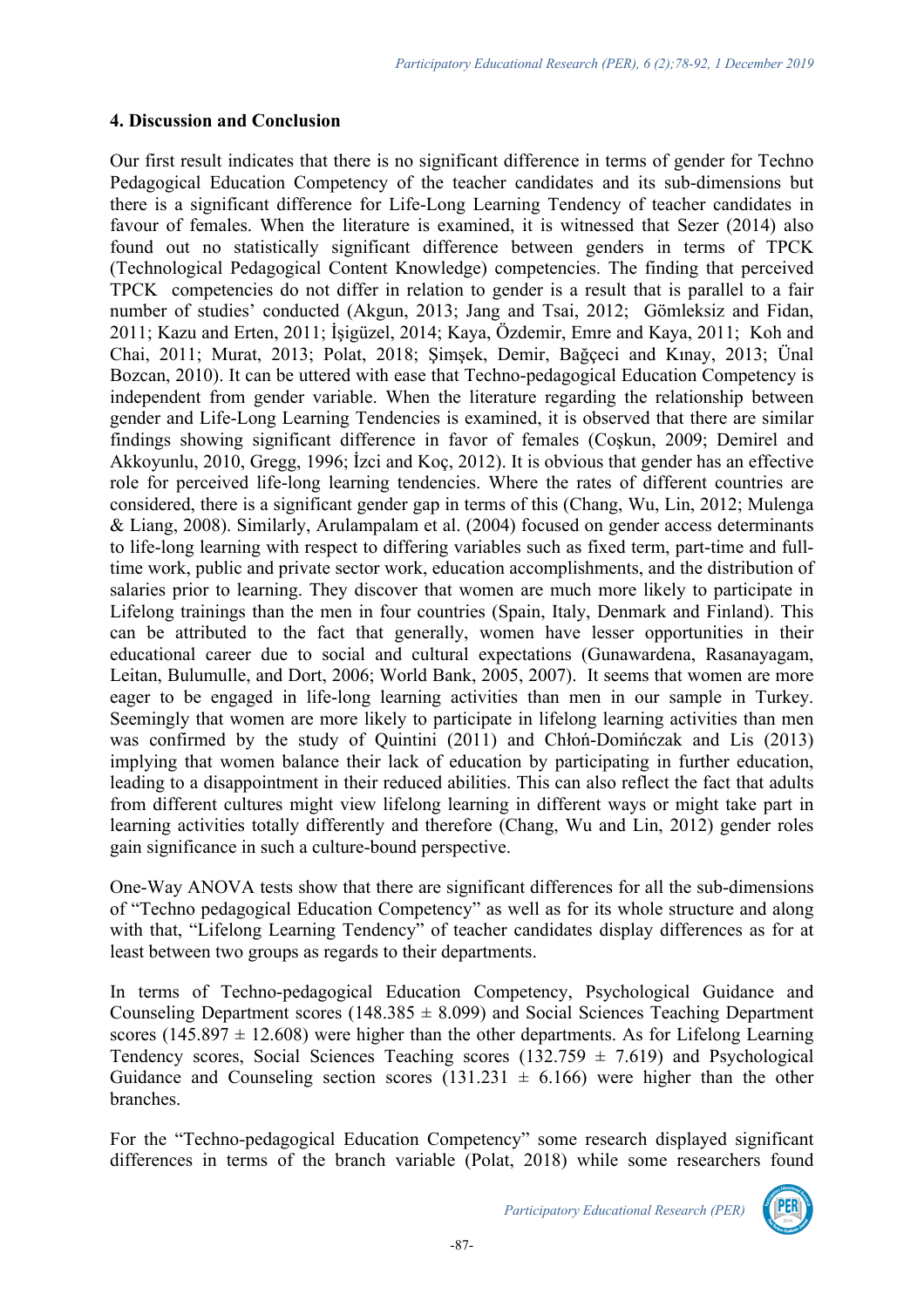significant differences among departments like Kaya et all. (2011); Gömleksiz, Fidan (2011); Şad, Açıkgül, and Delican (2015) and Yalçın İncik and Akay (2017). Interestingly, the highest score for this competency in general belonged to Psychological Guidance and Counselling and the lowest score to Mathematics Teaching contrary to the expectation that students in numeric departments would have more scores than the ones in social departments. There are findings uncovering similar results and exhibiting significant differences in terms of their departments which are related to life-long learning tendencies of teacher candidates (Ayaz, 2016; Evin Gencel, 2013; Arcagök and Şahin, 2014; Şahin, Akbaşlı and Yanpar Yelken, 2010).



Figure 4.1. Perceived "Techno-pedagogical Education Competency" levels of the teacher candidates.

Perceived "Techno-pedagogical Education Competency" levels of the teacher candidates given in Figure 4.1 and Table 3.6 show that students in some departments such as Mathematics and Turkish Teaching have less perceived "Techno-pedagogical Education Competency" compared to the Psychological Guidance and Counselling students, however most of them are in similar ranges. The reason of this should be enlightened with further qualitative and in-depth research.



Figure 4.2. Perceived "Lifelong Learning Tendency" of Teacher Candidates

In terms of lifelong learning tendency, the highest score belongs to Psychological Guidance and Counselling and the lowest score belongs to Pre-school Teaching and Turkish Teaching. This can be explained by the fact that Psychological Guidance and Counselling department

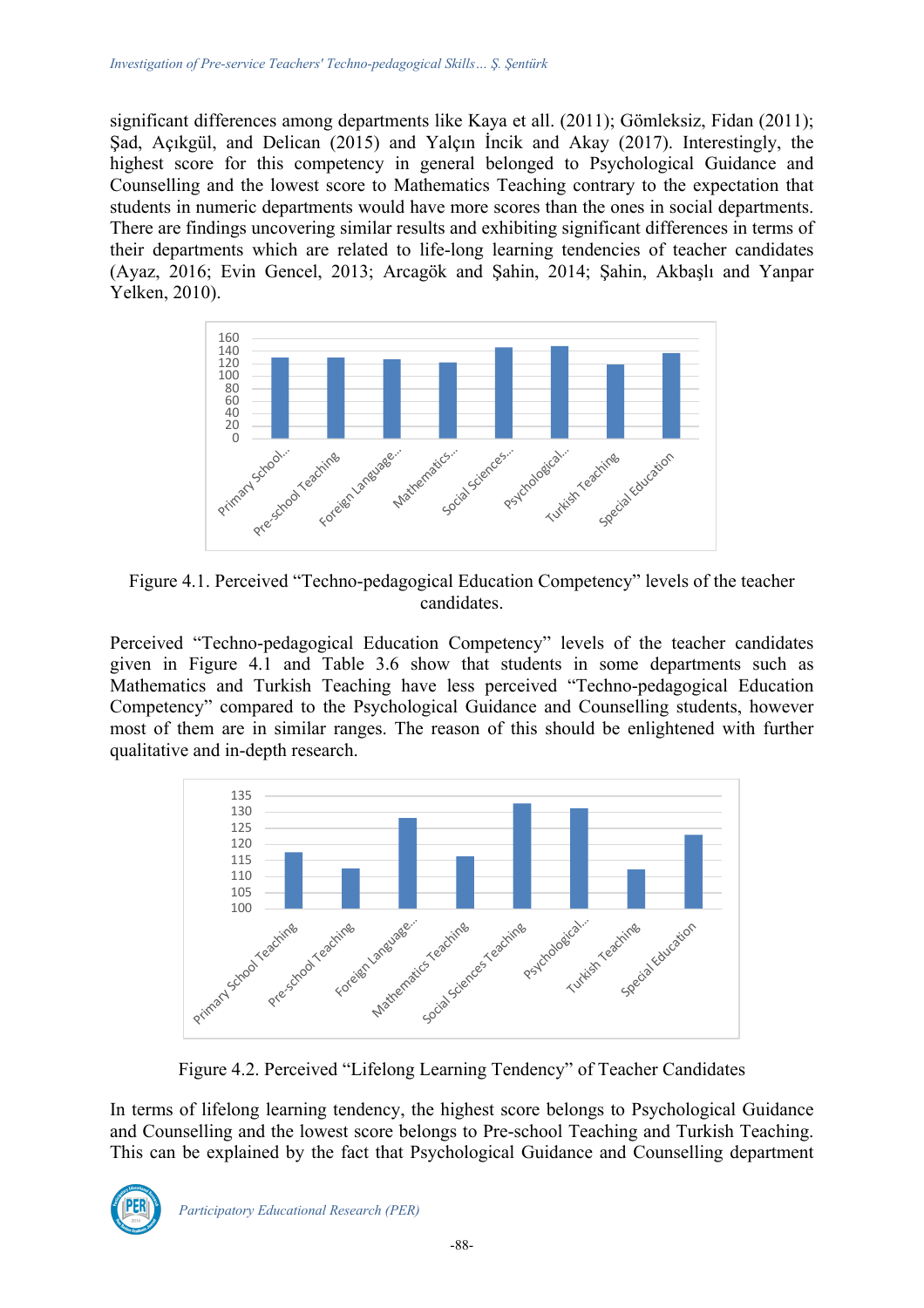learners encounter and deal with concepts related with life-long learning skills more often than those from other disciplines. Perceived "Lifelong Learning Tendency" levels of the teacher candidates given in Figure 4.2 and Table 3.6 show that students in Turkish Teaching department have less perceived "Lifelong Learning Tendency" whereas Foreign Language prospective teachers, Social Sciences teacher candidates, Special Education teacher candidates and Social Sciences teacher candidates, Psychological Guidance and Counselling, Primary School students have higher values. The reason(s) for that should be enlightened with further qualitative and in-depth research in the future.

In this study it is found that there is a moderate correlation between Techno pedagogical Education Competency and Lifelong Learning Tendency. Özdamlı and Özdam (2014) found that there was a relation between the perception competence of life-time learning approach and abilities in using information-communication technologies of the teachers. Lifelong learning tendency also has a moderate correlation with the sub-dimensions as exertion, ethics and proficiency and design dimensions. It then can be concluded that there is a moderate correlation between perceived techno pedagogical education competency and perceived lifelong learning tendency of teacher candidates. Due to the fact that a limited number of studies are found in the literature concentrating upon this issue, the findings of this research should be handled with caution. This result allows us to infer that students' life-long teaching tendencies are influenced by techno pedagogical Education Competencies to a certain extent.

#### **Recommendations**

In order to grasp the main causes of the significant differences and correlations pertaining to the concepts mentioned above, qualitative studies like in-depth interviews or semiexperimental designs can be referred to in future studies. Furthermore, Techno pedagogical Education Competency and Life-Long Learning Tendency can be investigated with different demographic variables as well as varying competencies and skills. Similar research can be carried out with different samples using different measurement tools to spot any similarities and/or differences with reference to the findings of this research.

### **References**

- Akgün, F. (2013). Pre-service teachers' web pedagogical content knowledge and relationship between teachers' perception of self-efficacy. *Trakya University Journal of Education* 3(1), 48-58.
- Akpınar, Y. (2003). The impact of higher education on the use of new information technologies by teachers: the case of İstanbul schools. *The Turkish Online Journal of Educational Technology – TOJET. 2* (2), 79-96.
- Arcagök, S. & Şahin, Ç (2014). Examination of the teachers' lifelong learning competences levels in terms of some variables. *Adıyaman University Journal of the Institute of Social Sciences (16)*, 394-417.
- Arulampalam, W., Booth, A. L., & Bryan, M. L. (2004). Training in Europe. *Journal of the European Economic Association*, 2(2-3), 346:60.
- Ayaz, C. (2016). *The analysis of Lifelong learning tendencies of teachers in terms of some veriables*. Unpublished Master Thesis. Bartın University Institute of Educational Sciences, Bartın.
- Bilir, M. (2006). Lifelong learning as a requirement of professional development. F. Sayılan and A. Yıldız (Publication), Lifelong Learning: *Symposium Proceedings and Discussions* (s. 152-162). Ankara: Pegem A Publising.



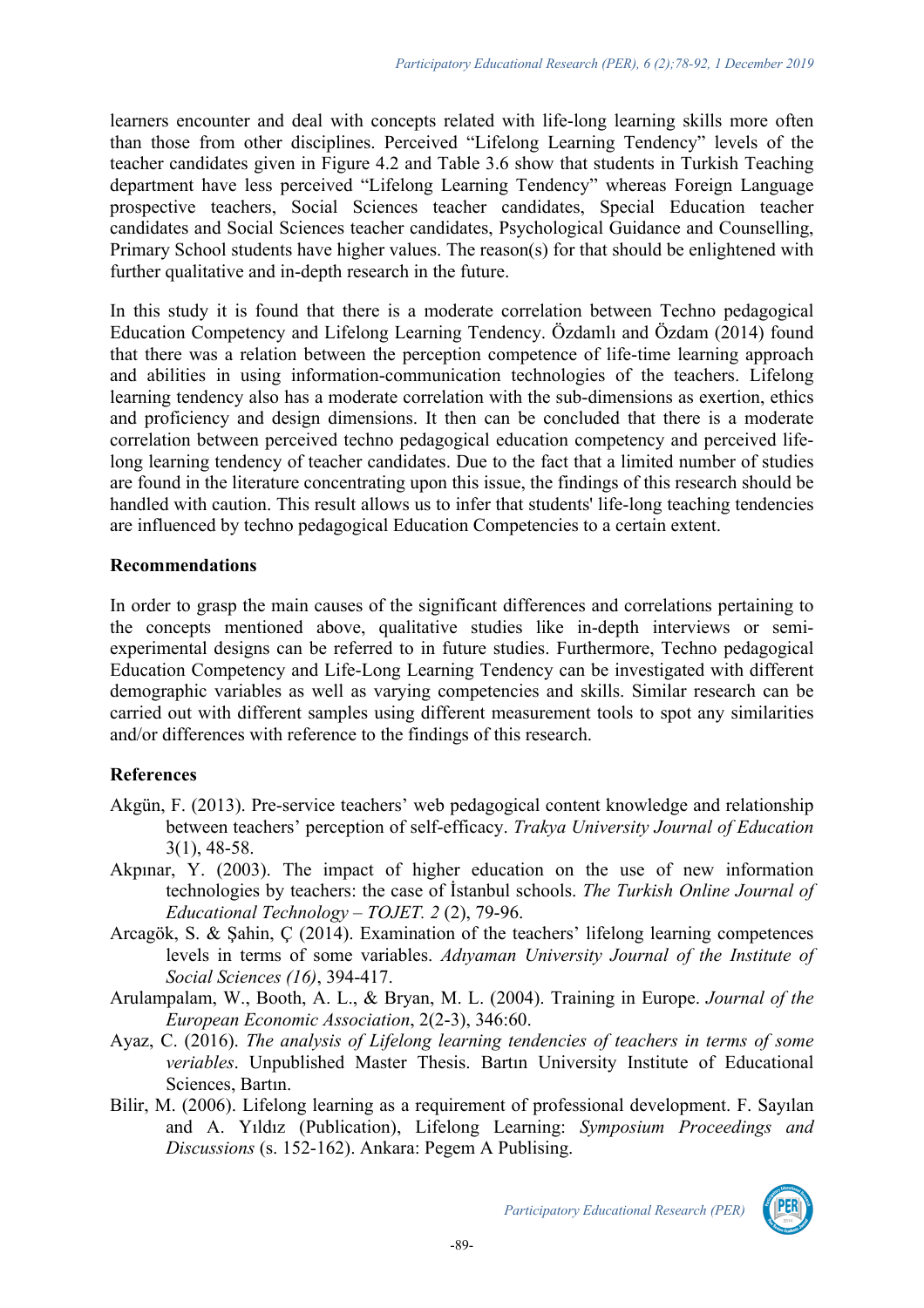- Chai, C.S., Koh, J. H., & Tsai, C. (2011). Exploring the factor structure of the constructs of technological, pedagogical, content knowledge (TPAC). *The Asia-Pacific Education Researcher*, 20(3), 595-603.
- Chang,D-F. Wu, M-L. Lin, S-P. (2012). Adults Engaged in Lifelong Learning: Analysis by Gender and Socioeconomic Status, *Australian Journal of Adult Learning*, 52(2), 310- 336.
- Chłoń-Domińczak, A. Lis, M. (2013). Does Gender Matter For Lifelong Learning Activity?, *Neujobs Working Paper*. Institute for Structural Research (IBS)
- Cresswell, JW. & Plano Clark, VL. (2011). Designing and conducting mixed method research. 2nd Sage; Thousand Oaks, CA.
- Coşkun, D. Y. (2009). *Investigation of Lifelong learning tendency of undergraduate students? in terms of some variables.* Unpublished doctoral dissertation. Hacettepe University, Ankara.
- Demirel, M. & Akkoyunlu, B. (2010). Pre-service teachers' lifelong learning tendencies and information literacy self-efficacy perceptions. *10th International Educational Technology Conference*, Boğaziçi University, İstanbul.
- Evin Gencel, Ġ. (2013). Prospective teachers' perceptions towards lifelong learning competencies. *Education and Science. 38* (170), 237-252.
- Gömleksiz, M. N. & Fidan, E. K. (2011). Self-efficacy perception levels of prospective teachers' enrolled at pedagogical formation course toward web pedagogical content knowledge. *Turkish Studies International Periodical for the Languages, Literature and History of Turkish or Turkic, 6*(4), 593-620.
- Gunawardena, C, Rasanayagam, Y, Leitan, T, Bulumulle, K, & Dort A A-V (2006). 'Quantitative and qualitative dimensions of gender equity in Sri Lankan higher education', Women's Studies International Forum, 29, 562-571.
- Gündoğan, N. (2003). "Lifelong learning" as a tool of employment policy in the EU member states and some sample programs and practices. *Journal of Public-Labor Law and Economics. 7*(2), 1-14.
- Gregg, J.P. (1996). *Psychological implications and personal perceptions of lifelong learning adults in life satisfaction and self-esteem*. Unpublished doctoral dissertation, Wayne University, USA.
- Horzum, M. B. (2011). Adaptation of web pedagogical content knowledge survey to Turkish*. Elementary Education Online, 10* (1), 257-272.
- Jang, S., & Tsai, M. (2012). Exploring the TPACK of Taiwanese elementary mathematics and science teachers with respect to use of interactive whiteboards. *Computers & Education, 59*(2), 327-338.
- Johnson, B., & Christensen, L. (2014). *Educational research (quantitative, qualitative and mixed approaches).* (S. B. Demir, Çev.). Ankara: The train Book.
- İşigüzel, B. (2014). Determınıng the level of proficiency in Techno-pedagogical knowledge competencies of pre-service German teachers. *Journal of International Social Research, 7*(34), 768-778.
- İzci, E., & Koç, S. (2012). The evaluation of the teacher candidates' views on the Lifelong learning. *Adıyaman University Journal of Institute of Social Sciences, 5*(9). 101-114.
- Kabakcı Yurdakul, I., Odabaşı, H. F., Kılıçer, K., Çoklar, A. N., Birinci, G., & Kurt, A. A. (2012). The development, validity and reliability of TPACK-deep: A technological pedagogical content knowledge scale. *Computers & Education, 58* (3), 964–977. doi:10.1016/j.compedu.2011.10.012

Karasar, N. (2009). *Scientific research method*. Ankara: Nobel Publishing.

Kaya, Z., Özdemir, T. Y., Emre, G., & Kaya, O. N. (2011). Determination of technological pedagogical content knowledge self-efficacy levels of information technology teacher

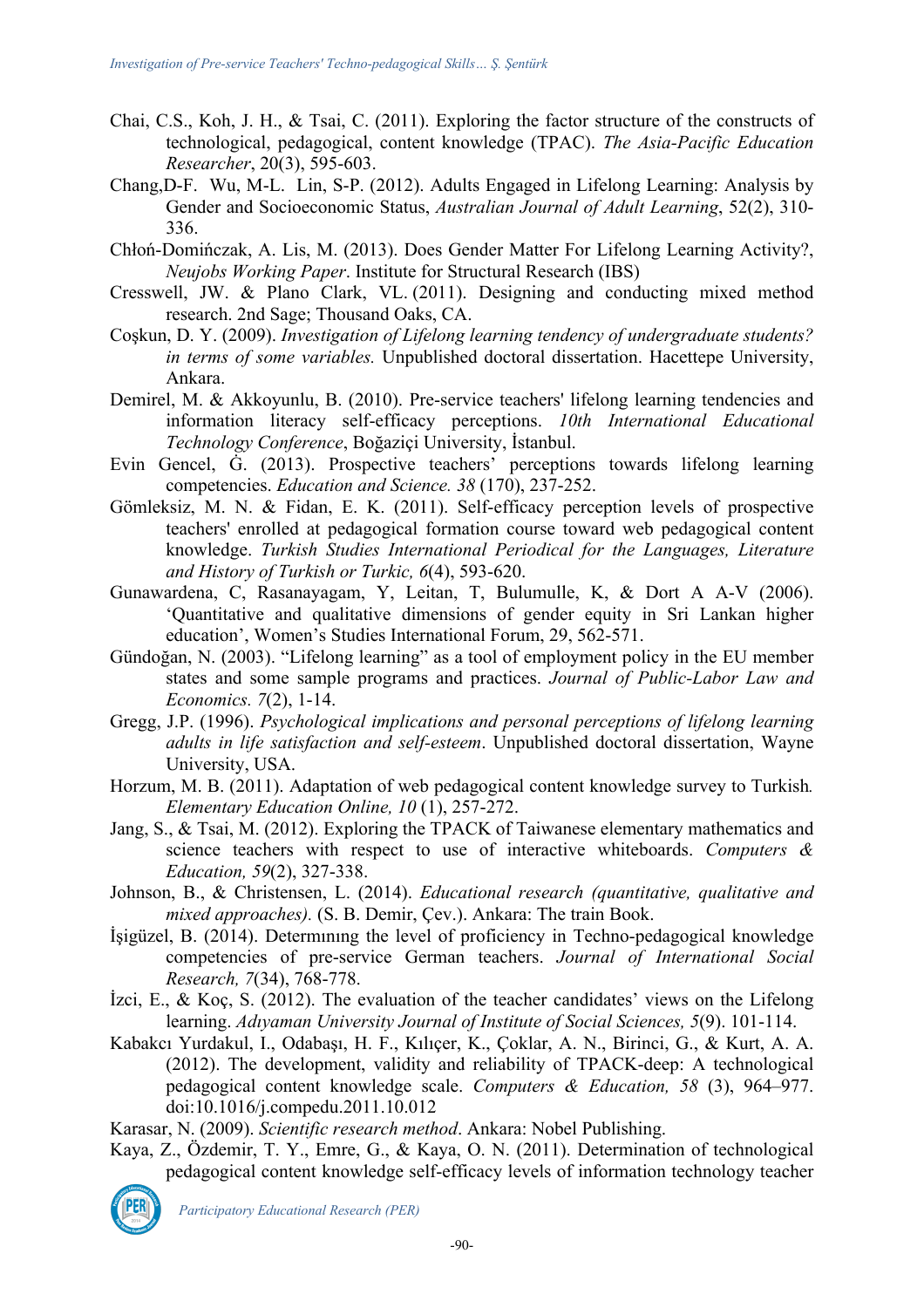candidates. Paper presented at *the International Computer & Instructional Technologies Symposium*, Fırat University, Elazığ, Turkey.

- Kazu, İ. Y. & Erten, P. (2011). The views of elementary pre-service teachers towards web pedagogical content knowledge. *10th National Elementary Teaching Education Symposium*. Cumhuriyet University, Sivas, Turkey.
- Koh, J.H.L. & Chai, C.S. (2011). Modeling pre-service teachers' technological pedagogical content knowledge (TPACK) perceptions: The influence of demographic factors and TPACK constructs. In G. Williams, P. Statham, N. Brown, B. Cleland (Eds.), *Changing Demands, Changing Directions.* Proceedings ascilite Hobart 2011. (pp.735- 746).
- Mulenga, D. & Liang, J-S (2008). 'Motivations for older adult's participation in distance education: A study at the National Open University of Taiwan', *International Journal of Lifelong Education*, 27(3), 289-314.
- Murat, A. (2013). *The opinions of the science preservise teachers on the effects of the Technopedagogical knowledge competencies on ICT usage,* Unpublished Master's Thesis, https://tez.yok.gov.tr/, Date of access: 09.09.19
- Murat, A. Erten, H. (2018). The use of information and communication technologies of science teacher candidates and their opinions about integration of these technologies in learning- teaching process, *Fırat University, Journal of Social Sciences, 28 (*1) 61- 71
- Özdamlı, F. & Özdam, H. (2014). Life-long Learning Competence Perceptions of the Teachers and Abilities in Using Information-Communication Technologies, *Procedia - Social and Behavioral Sciences* 182 ( 2015 ) 718 – 725
- Palinkas, L. A., Horwitz, S. M., Green, C. A., Wisdom, J. P., Duan, N., & Hoagwood, K. (2015). Purposeful Sampling for Qualitative Data Collection and Analysis in Mixed Method Implementation Research. *Administration and policy in mental health*, *42*(5), 533–544. doi:10.1007/s10488-013-0528-y
- Patton MQ. (2002). *Qualitative research and evaluation methods*. 3rd Sage Publications; Thousand Oaks, CA
- Polat, T. (2018). *Examining Technopedagogical knowledge competencies of foreign language teachers in Turkey*, Unpublished Master's Thesis, https://tez.yok.gov.tr/, retrieved from 09.09.19
- Quintini, G. (2011). Over-Qualified or Under- Skilled. A review of existing literature. OECD *Social, Employment and Migration Working Papers,* (121). doi:.http://dx.doi.org/10.1787/5kg58j9d7b6d-en
- Shulman, L.S. (1986). Those who understand: knowledge growth in teaching. *Educational Researcher, 15*(2), 4-14
- Suri, H. (2011). Purposeful Sampling in Qualitative Research Synthesis, *Qualitative Research Journal*, vol. 11, no. 2, pp. 63-75. DOI 10.3316/QRJ1102063. This is a peer-reviewed article
- Şad, S. N. Açıkgül, K. & Delican, K. (2015). Senior preservice teachers' senses of efficacy on their technological pedagogical content knowledge (TPACK), *Journal of Theoretical Educational Science, 8*(2), 204-235
- Şahin, M., Akbaşlı, S., & Yanpar, T.Y. (2010). Key competences for lifelong learning: the case of prospective teachers. *Educational Research and Reviev. 5*(10), 545-556.
- Şimşek, Ö., Demir, S., Bağçeci, B., & Kınay, İ. (2013). Examining Technopedagogical knowledge competencies of teacher trainers in terms of some variables. *Ege Journal of Education, 14*(1), 1–23
- Tabachnick, B.G., & Fidell, L.S. (2007). *Using multivariate statistics*, Fifth Edition. Boston: Pearson Education, Inc